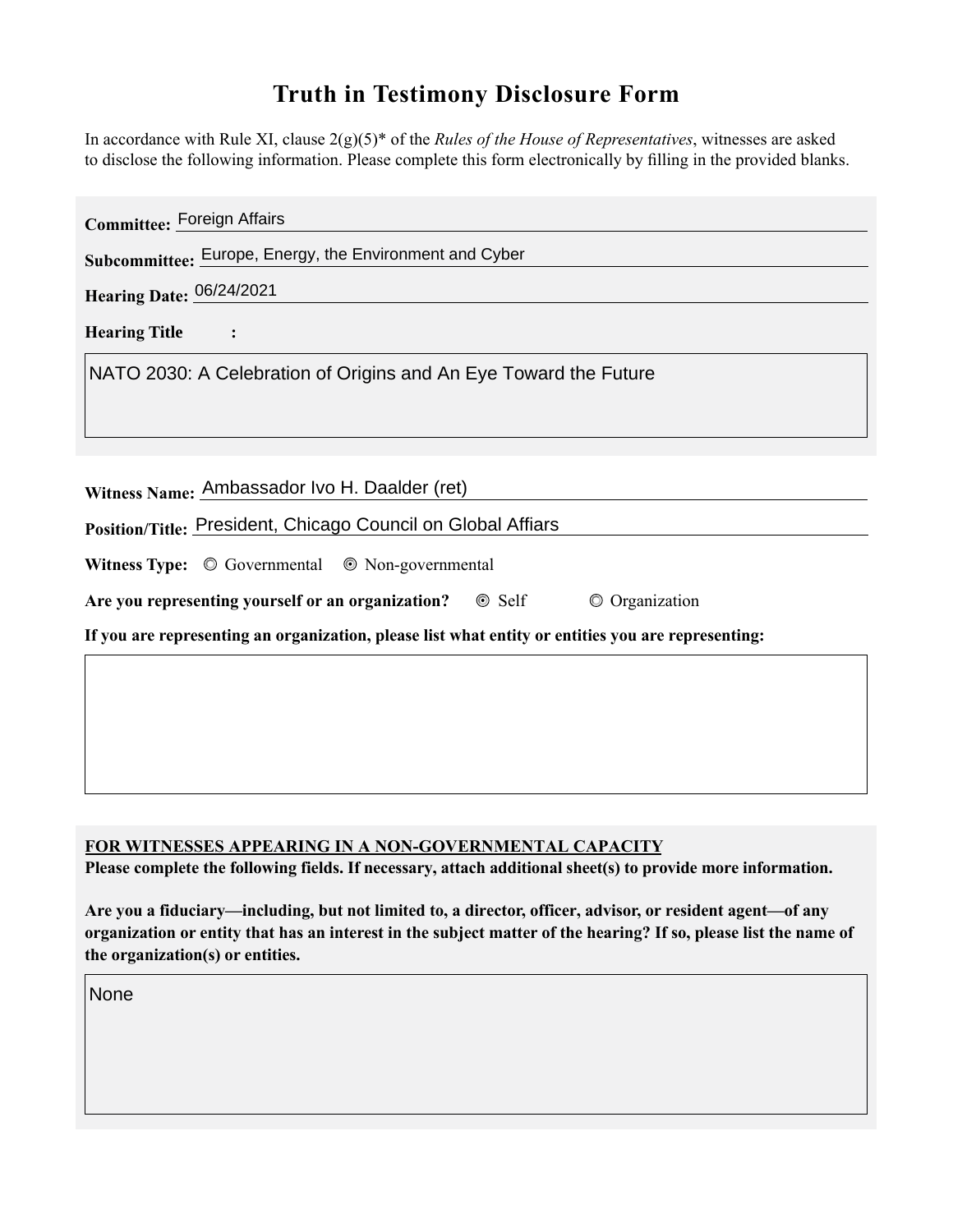**Please list any federal grants or contracts (including subgrants or subcontracts) related to the hearing's subject matter that you or the organization(s) you represent have received in the past thirty-six months from the date of the hearing. Include the source and amount of each grant or contract.**

None

**Please list any contracts, grants, or payments originating with a foreign government and related to the hearing's subject that you or the organization(s) you represent have received in the past thirty-six months from the date of the hearing. Include the amount and country of origin of each contract or payment.**

None

### **Are you an active registrant under the Foreign Agents Registration Act (FARA)?**

O Yes 
<sub>O</sub> No

#### **Please complete the following fields. If necessary, attach additional sheet(s) to provide more information.**

 $\Box$  I have attached a written statement of proposed testimony.

 $\Box$  I have attached my curriculum vitae or biography.

**\***Rule XI, clause 2(g)(5), of the U.S. House of Representatives provides:

(5)(A) Each committee shall, to the greatest extent practicable, require witnesses who appear before it to submit in advance written statements of proposed testimony and to limit their initial presentations to the committee to brief summaries thereof.

(B) In the case of a witness appearing in a non-governmental capacity, a written statement of proposed testimony shall include— (i) a curriculum vitae; (ii) a disclosure of any Federal grants or contracts, or contracts, grants, or payments originating with a foreign government, received during the past 36 months by the witness or by an entity represented by the witness and related to the subject matter of the hearing; and (iii) a disclosure of whether the witness is a fiduciary (including, but not limited to, a director, officer, advisor, or resident agent) of any organization or entity that has an interest in the subject matter of the hearing.

(C) The disclosure referred to in subdivision (B)(ii) shall include— (i) the amount and source of each Federal grant (or subgrant thereof) or contract (or subcontract thereof) related to the subject matter of the hearing; and (ii) the amount and country of origin of any payment or contract related to the subject matter of the hearing originating with a foreign government.

(D) Such statements, with appropriate redactions to protect the privacy or security of the witness, shall be made publicly available in electronic form 24 hours before the witness appears to the extent practicable, but not later than one day after the witness appears.